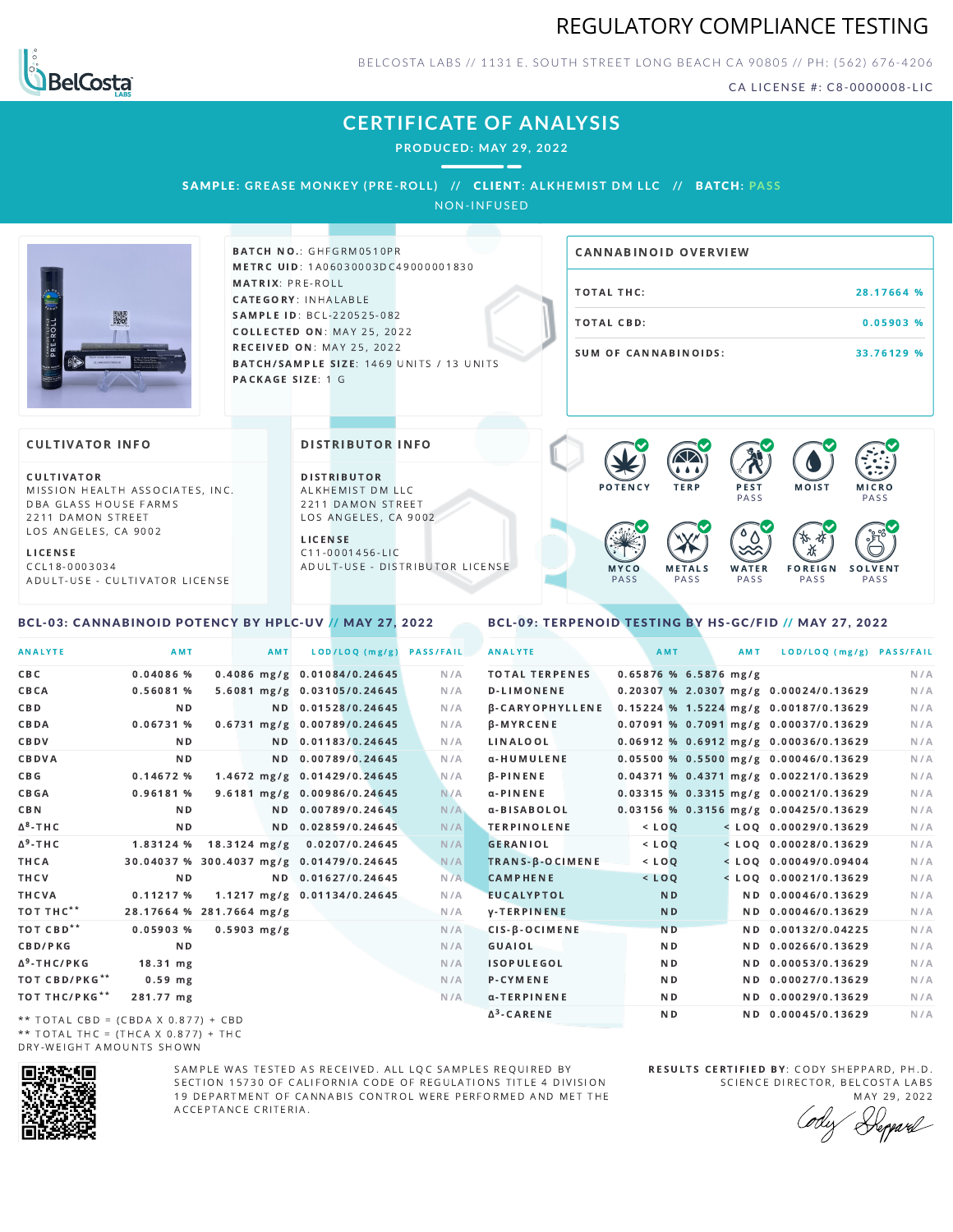# REGULATORY COMPLIANCE TESTING

### <span id="page-1-0"></span>BCL-13: PESTICIDE TESTING BY GC/MS // MAY 27, 2022

| <b>ANALYTE</b>         | <b>LIMIT</b>  | AMT (µg/g)     | LOD/LOQ (µg/g)  | <b>PASS/FAIL</b> |
|------------------------|---------------|----------------|-----------------|------------------|
| <b>CAPTAN</b>          | $0.7 \mu g/g$ | ND.            | 0.03094/0.09369 | PASS             |
| CHLORDANE              | Any amt       | ND.            |                 | <b>PASS</b>      |
| <b>CHLORDANE CIS</b>   |               | ND.            | 0.01094/0.03317 | N/A              |
| <b>CHLORDANE TRANS</b> |               | N <sub>D</sub> | 0.01047/0.03164 | N/A              |
| <b>CHLORFENAPYR</b>    | Any amt       | N D            | 0.02358/0.0714  | <b>PASS</b>      |

| <b>ANALYTE</b>                      | LIMIT         | $AMT(\mu g/g)$ | LOD/LOQ (µg/g)  | <b>PASS/FAIL</b> |
|-------------------------------------|---------------|----------------|-----------------|------------------|
| <b>CHLORPYRIFOS</b>                 | Any amt       | N D            | 0.011/0.03341   | <b>PASS</b>      |
| <b>DICHLORVOS</b>                   | Any amt       | N D.           | 0.01159/0.03511 | PASS             |
| <b>METHYL PARATHION</b>             | Any amt       | ND.            | 0.01329/0.04029 | <b>PASS</b>      |
| PENTACHLORONI-<br><b>TROBENZENE</b> | $0.1 \mu g/g$ | ND.            | 0.01382/0.04193 | <b>PASS</b>      |
|                                     |               |                |                 |                  |

### BCL-05: RESIDUAL PESTICIDE ANALYSIS BY LC-MS/MS ESI // MAY 27, 2022

| <b>ANALYTE</b>         |               | LIMIT $AMT (\mu g/g)$ | LOD/LOQ (µg/g) | <b>PASS/FAIL</b> | <b>ANALYTE</b>                |               | LIMIT AMT (µg/g) | LOD/LOQ (µg/g) PASS/FAIL |      |
|------------------------|---------------|-----------------------|----------------|------------------|-------------------------------|---------------|------------------|--------------------------|------|
| <b>ABAMECTIN</b>       | $0.1 \mu g/g$ | N D                   | 0.01153/0.04   | PASS             | <b>METALAXYL</b>              | $2 \mu g/g$   | N D              | 0.00503/0.02             | PASS |
| <b>ACEPHATE</b>        | $0.1 \mu g/g$ | N D                   | 0.00368/0.02   | <b>PASS</b>      | <b>METHIOCARB</b>             | Any amt       | N D              | 0.00503/0.02             | PASS |
| ACEQUINOCYL            | $0.1 \mu g/g$ | N D                   | 0.00417/0.02   | PASS             | METHOMYL                      | $1 \mu g/g$   | N D              | 0.00494/0.02             | PASS |
| <b>ACETAMIPRID</b>     | $0.1 \mu g/g$ | N D                   | 0.00464/0.02   | PASS             | <b>MEVINPHOS</b>              | Any amt       | N D              |                          | PASS |
| ALDICARB               | Any amt       | N D                   | 0.01109/0.04   | PASS             | <b>MEVINPHOSI</b>             |               | N D              | 0.00163/0.0084           | N/A  |
| <b>AZOXYSTROBIN</b>    | $0.1 \mu g/g$ | N D                   | 0.00639/0.02   | PASS             | <b>MEVINPHOS II</b>           |               | N D              | 0.00542/0.0316           | N/A  |
| <b>BIFENAZATE</b>      | $0.1 \mu g/g$ | N D                   | 0.00355/0.02   | PASS             | <b>MYCLOBUTANIL</b>           | $0.1 \mu g/g$ | N D              | 0.00867/0.04             | PASS |
| <b>BIFENTHRIN</b>      | $3 \mu g/g$   | N D                   | 0.00473/0.04   | PASS             | NALED                         | $0.1 \mu g/g$ | N D              | 0.00328/0.02             | PASS |
| <b>BOSCALID</b>        | $0.1 \mu g/g$ | N D                   | 0.00494/0.02   | PASS             | OXAMYL                        | $0.5 \mu g/g$ | N D              | 0.00455/0.02             | PASS |
| CARBARYL               | $0.5 \mu g/g$ | N D                   | 0.00295/0.02   | PASS             | PACLOBUTRAZOL                 | Any amt       | N D              | 0.00714/0.04             | PASS |
| <b>CARBOFURAN</b>      | Any amt       | N D                   | 0.00613/0.02   | PASS             | <b>PERMETHRIN</b>             | $0.5 \mu g/g$ | N D              |                          | PASS |
| CHLORANTRANIL-         |               |                       |                |                  | PERMETHRIN CIS                |               | N D              | 0.00237/0.0082           | N/A  |
| <b>IPROLE</b>          | $10 \mu g/g$  | N D                   | 0.00697/0.04   | <b>PASS</b>      | PERMETHRIN TRANS              |               |                  | ND 0.00245/0.0118        | N/A  |
| <b>CLOFENTEZINE</b>    | $0.1 \mu g/g$ | N D                   | 0.0054/0.02    | PASS             | <b>PHOSMET</b>                | $0.1 \mu g/g$ | N D              | 0.0043/0.02              | PASS |
| COUMAPHOS              | Any amt       | N D                   | 0.00215/0.02   | PASS             | PIPERONYLBUTO-                |               |                  |                          |      |
| <b>CYFLUTHRIN</b>      | $2 \mu g/g$   | N D                   | 0.05508/0.2    | <b>PASS</b>      | XIDE                          | $3 \mu g/g$   | N D              | 0.00247/0.02             | PASS |
| <b>CYPERMETHRIN</b>    | $1 \mu g/g$   | N D                   | 0.00556/0.04   | PASS             | <b>PRALLETHRIN</b>            | $0.1 \mu g/g$ | ND               | 0.00392/0.02             | PASS |
| <b>DAMINOZIDE</b>      | Any amt       | N D                   | 0.00227/0.04   | PASS             | <b>PROPICONAZOLE</b>          | $0.1 \mu g/g$ | 0.0220           | 0.0024/0.02              | PASS |
| <b>DIAZINON</b>        | $0.1 \mu g/g$ | N D                   | 0.00487/0.02   | PASS             | <b>PROPOXUR</b>               | Any amt       | N D              | 0.00374/0.02             | PASS |
| <b>DIMETHOATE</b>      | Any amt       | N D                   | 0.00354/0.02   | PASS             | <b>PYRETHRINS</b>             | $0.5 \mu g/g$ | N D              |                          | PASS |
| <b>DIMETHOMORPH</b>    | $2 \mu g/g$   | N D                   |                | PASS             | <b>PYRETHRINS PYRETHRIN I</b> |               | N D              | 0.00726/0.04             | N/A  |
| <b>DIMETHOMORPH I</b>  |               | N D                   | 0.00109/0.0078 | N/A              | PYRETHRINS PYRETHRIN II       |               |                  | ND 0.00754/0.02284       | N/A  |
| <b>DIMETHOMORPH II</b> |               | N D                   | 0.0015/0.0122  | N/A              | PYRIDABEN                     | $0.1 \mu g/g$ | N D              | 0.0034/0.02              | PASS |
| <b>ETHOPROPHOS</b>     | Any amt       | N D                   | 0.0041/0.02    | <b>PASS</b>      | <b>SPINETORAM</b>             | $0.1 \mu g/g$ | N D              |                          | PASS |
| <b>ETOFENPROX</b>      | Any amt       | N D                   | 0.00274/0.02   | <b>PASS</b>      | <b>SPINETORAM J</b>           |               | N D              | 0.00329/0.016            | N/A  |
| ETOXAZOLE              | $0.1 \mu g/g$ | N D                   | 0.00385/0.02   | <b>PASS</b>      | <b>SPINETORAM L</b>           |               | ND               | 0.00157/0.016            | N/A  |
| <b>FENHEXAMID</b>      | $0.1 \mu g/g$ | N D                   | 0.01055/0.02   | <b>PASS</b>      | <b>SPINOSAD</b>               | $0.1 \mu g/g$ | N D              |                          | PASS |
| <b>FENOXYCARB</b>      | Any amt       | N D                   | 0.00175/0.02   | <b>PASS</b>      | <b>SPINOSAD A</b>             |               |                  | ND 0.00205/0.01438       | N/A  |
| FENPYROXIMATE          | $0.1 \mu g/g$ | N D                   | 0.00481/0.02   | <b>PASS</b>      | SPINOSAD D                    |               |                  | ND 0.00104/0.00498       | N/A  |
| <b>FIPRONIL</b>        | Any amt       | N D                   | 0.00478/0.02   | PASS             | <b>SPIROMESIFEN</b>           | $0.1 \mu g/g$ | ND               | 0.00944/0.04             | PASS |
| <b>FLONICAMID</b>      | $0.1 \mu g/g$ | N D                   | 0.00398/0.02   | PASS             | <b>SPIROTETRAMAT</b>          | $0.1 \mu g/g$ | N D              | 0.00208/0.02             | PASS |
| <b>FLUDIOXONIL</b>     | $0.1 \mu g/g$ | N D                   | 0.01369/0.04   | PASS             | <b>SPIROXAMINE</b>            | Any amt       | N D              | 0.00344/0.02             | PASS |
| <b>HEXYTHIAZOX</b>     | $0.1 \mu g/g$ | N D                   | 0.00297/0.02   | PASS             | <b>TEBUCONAZOLE</b>           | $0.1 \mu g/g$ | N D              | 0.00816/0.04             | PASS |
| IMAZALIL               | Any amt       | N D                   | 0.0056/0.02    | PASS             | <b>THIACLOPRID</b>            | Any amt       | N D              | 0.0039/0.02              | PASS |
| <b>IMIDACLOPRID</b>    | $5 \mu g/g$   | N D                   | 0.00645/0.02   | PASS             | <b>THIAMETHOXAM</b>           | $5 \mu g/g$   | N D              | 0.00358/0.02             | PASS |
| KRESOXIM-<br>METHYL    | $0.1 \mu g/g$ | N D                   | 0.00339/0.02   | PASS             | TRIFLOXYSTROB-<br>ΙN          | $0.1 \mu g/g$ | N D              | 0.00421/0.02             | PASS |